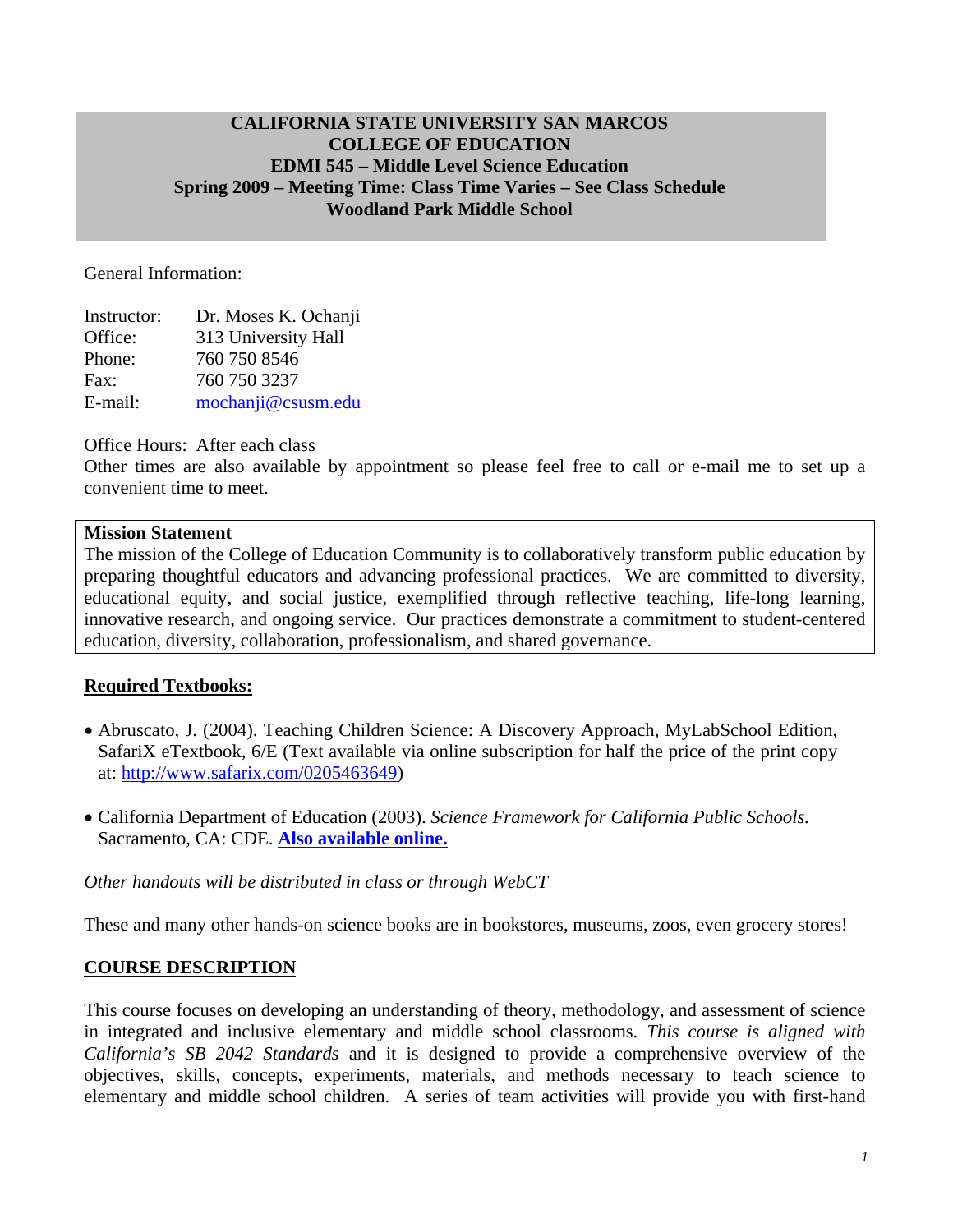experiences in these areas. This course focuses on instructional methods, techniques, materials, lesson planning, curriculum development, organization and assessment in science. The integration of curricular areas is addressed. Methods of cross-cultural language and academic development will be integrated into the course.

### **Course Prerequisites:**

Admission to the Multiple Subject Credential Program/CLAD Teacher Credential Program.

## **COURSE OBJECTIVES**

By the end of this course, students should be able to:

- 1. Demonstrate proficiency with inquiry skills of observing, measuring, inferring, classifying, predicting, verifying predictions, hypothesizing, isolating variables, interpreting data, and experimenting.
- 2. Identify exemplary materials (curriculum kits, science programs, textbooks, equipment, technology, ancillary materials) appropriate for elementary and middle school children.
- 3. Demonstrate knowledge and understanding of the California Science Framework, the California Science Content Standards, and the National Science Education Standards.
- 4. Demonstrate an understanding of the physical, earth and life science concepts included in the K-8 California Science Content Standards, and how to design lessons to teach the concepts.
- 5. Use the Learning Cycle model of instruction to teach science in a contemporary manner.
- 6. Use technology in elementary and middle school science teaching.
- 7. Demonstrate confidence in leading and performing investigations designed to teach science concepts, science process skills, and scientific attitudes.
- 8. Use authentic methods of assessment to evaluate student learning of science concepts and processes.
- 9. Design an elementary and middle school science-teaching mini-unit.
- 10. Practice strategies to include all students in science (linguistically and culturally diverse, students with disabilities and other students with special needs).

### **INFUSED COMPETENCIES**

#### **Authorization to Teach English Learners**

This credential program has been specifically designed to prepare teachers for the diversity of languages often encountered in California public school classrooms. The authorization to teach English learners is met through the infusion of content and experiences within the credential program, as well as additional coursework. Students successfully completing this program receive a credential with authorization to teach English learners.

(Approved by CCTC in SB 2042 Program Standards, August 02))

#### **California Teacher Performance Assessment (CalTPA)**

Beginning July 1, 2008 all California credential candidates must successfully complete a stateapproved system of teacher performance assessment (TPA), to be embedded in the credential program of preparation. At CSUSM this assessment system is called the CalTPA or the TPA for short.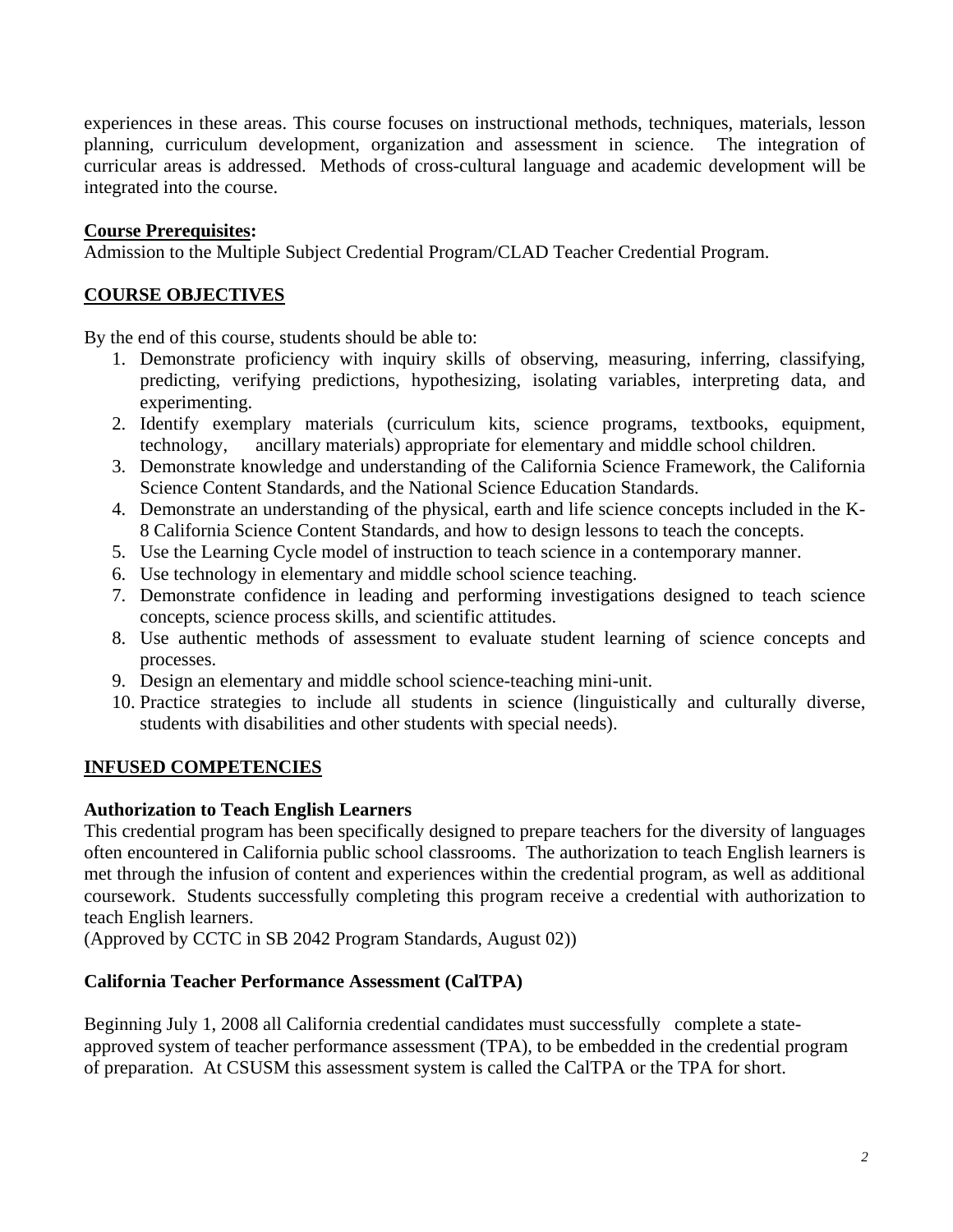To assist your successful completion of the TPA a series of informational seminars are offered over the course of the program. TPA related questions and logistical concerns are to be addressed during the seminars. Your attendance to TPA seminars will greatly contribute to your success on the assessment.

Additionally, COE classes use common pedagogical language, lesson plans (lesson designs), and unit plans (unit designs) in order to support and ensure your success on the TPA and more importantly in your credential program.

The CalTPA Candidate Handbook, TPA seminar schedule, and other TPA support materials can be found on the COE website provided at the website provided: http://www.csusm.edu/coe/CalTPA/ProgramMaterialsTPA.html

#### **Special Education**

Consistent with the intent to offer a seamless teaching credential in the College of Education, this course will demonstrate the collaborative infusion of special education competencies that reflect inclusive educational practices.

### **Technology**

This course infuses technology competencies to prepare candidates to use technologies, emphasizing their use in both teaching practice and student learning.

#### **\*\*\*Computer Use During Class**

*You are welcome to use a laptop computer in class when working on class assignments, for example. However, you will need to save checking email or other personal computer use for time outside of class. Most students find it disruptive when they are focusing on class activities or listening to presentations and can hear keyboarding in the classroom. Your kind consideration is greatly appreciated by all!* 

### **COURSE REQUIREMENTS**

#### **COE Attendance Policy**

Due to the dynamic and interactive nature of courses in the College of Education, all students are expected to attend all classes and participate actively. At a minimum, students must attend more than 80% of class time, or s/he may not receive a passing grade for the course at the discretion of the instructor. Individual instructors may adopt more stringent attendance requirements. Should the student have extenuating circumstances, s/he should contact the instructor as soon as possible.

For this class, each class session that you are absent from class drops your maximum final grade by 5% points. Late arrivals and early departures will affect your final grade as well. For each late arrival or early departure you will lose 2% points. A make-up assignment will be available only for up to 10% points. This means that if you are absent once and complete a make-up assignment and earn full credit on this assignment, you will receive no penalty on attendance. The make-up assignment applies to ALL absences excused or otherwise. Absences do not change assignment due dates.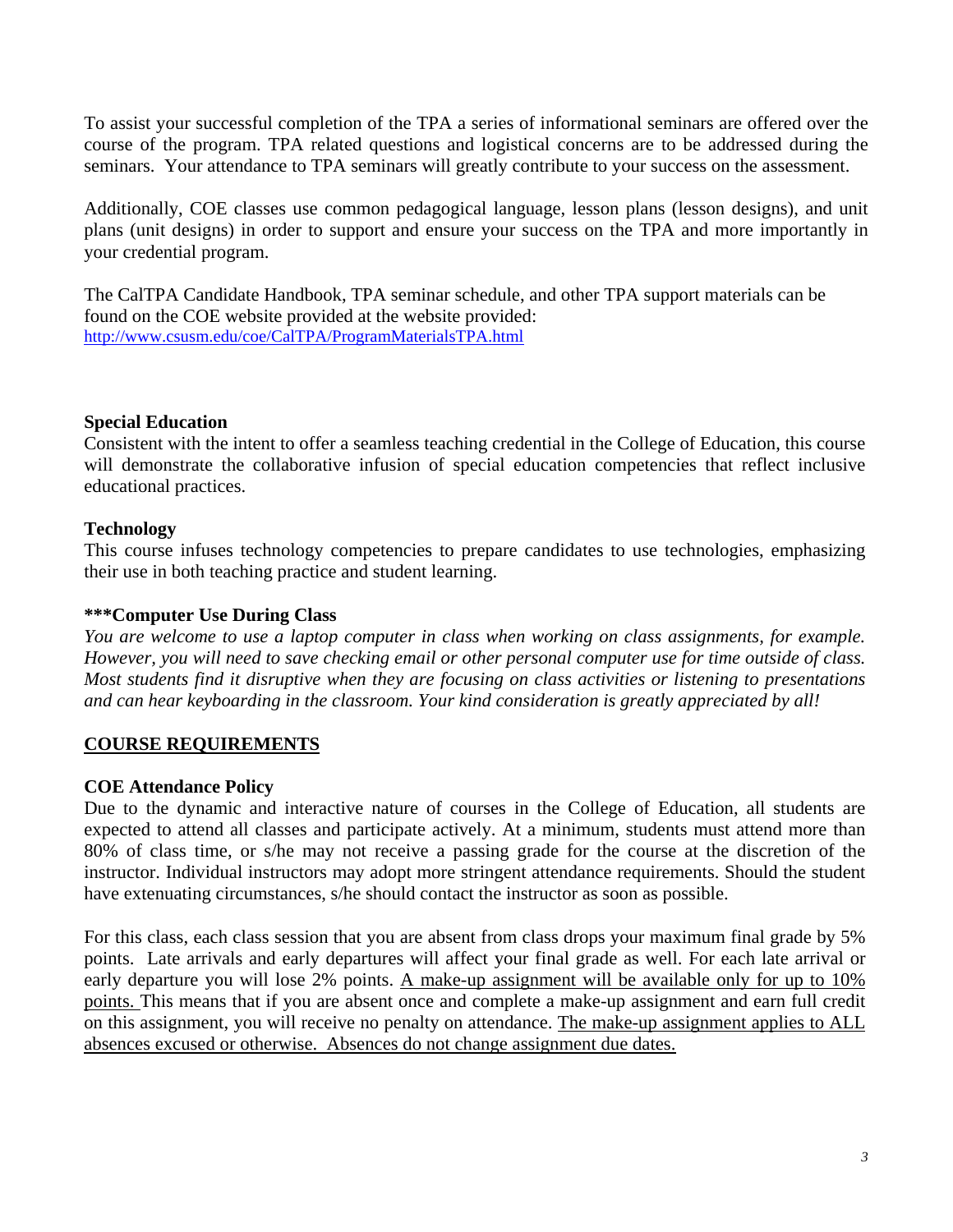### **Writing**

In keeping with the All-University Writing Requirement, all courses must have a writing component of at least 2,500 words (approximately 10 pages), which can be administered in a variety of ways.

### **Students with Disabilities Requiring Reasonable Accommodations**

Students are approved for services through the Disabled Student Services Office (DSS). This office is located in Craven Hall 5205, and can be contacted by phone at (760) 750-4905, or TTY (760) 750-4909. Students authorized by DSS to receive reasonable accommodations should meet with their instructor during office hours or, in order to ensure confidentiality, in a more private setting.

## **CSUSM Academic Honesty Policy**

"Students will be expected to adhere to standards of academic honesty and integrity, as outlined in the Student Academic Honesty Policy. All written work and oral assignments must be original work. All ideas/materials that are borrowed from other sources must have appropriate references to the original sources. Any quoted material should give credit to the source and be punctuated with quotation marks.

Students are responsible for honest completion of their work including examinations. There will be no tolerance for infractions. If you believe there has been an infraction by someone in the class, please bring it to the instructor's attention. The instructor reserves the right to discipline any student for academic dishonesty in accordance with the general rules and regulations of the university. Disciplinary action may include the lowering of grades and/or the assignment of a failing grade for an exam, assignment, or the class as a whole." In addition, all cases of academic dishonesty will be reported to the Dean of Students.

# **Plagiarism:**

As an educator, it is expected that each student will do his/her own work, and contribute equally to group projects and processes. Plagiarism or cheating is unacceptable under any circumstances. If you are in doubt about whether your work is paraphrased or plagiarized see the Plagiarism Prevention for Students website http://library.csusm.edu/plagiarism/index.html. If there are questions about academic honesty, please consult the University catalog.

# **TOPICS OUTLINE**

The Nature of Science The Learning Cycle Model of Teaching Learning Cycle Science Lesson Demonstrations Writing Objectives for Student Learning Writing Science Concept Definitions CA Science Content Standards Grades K-8 California Science Framework SDAIE Strategies in Science Infusing Writing Activities in Science Lessons Science Curriculum Kits and State Approved Texts Science Process Skills and Scientific Attitudes Current Issues in Science Education Infusing Technology into Science Teaching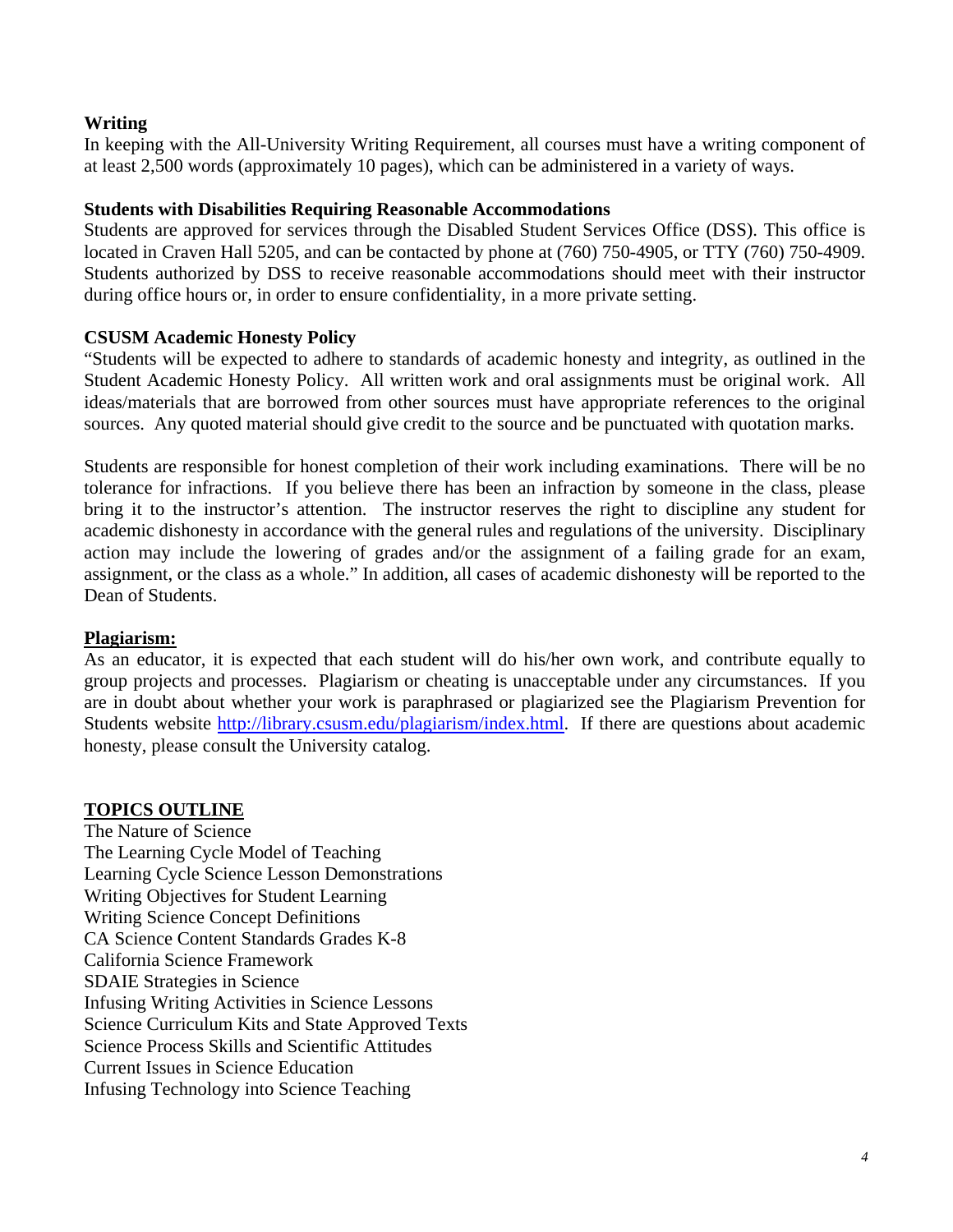Authentic Assessments in Science Science Projects, Student Research, Science Fairs Safety in the Science Class Inclusion and Teaching Science to Students with Special Needs

# **COURSE ASSIGNMENTS AND LEARNING OUTCOMES**

- 1. Class Participation (Individually) 10%
- 2. Reading Accountability Journal Entries (RAJEs/Concept Maps) (Individually) 20%
- 3. Learning Cycle Hands-on Science Lesson Plan & Presentation (In Groups, sizes TBD) 20%
- 4. Hands-on Science Lesson Reflection (Individually)– 5%
- 5. Science Fair Exploratorium Lesson & Presentation (Groups sizes TBD) 20%
- 6. Science Fair Exploratorium Reflection (Individually) 5 points
- 7. Integrated Science & Social Studies Unit 20%
- 8. Make Up Assignment Up to 10% points for missed class (Individually)

#### ALL WRITING ASSIGNMENTS ARE SUBMITTED AS A HARD COPY TO THE INSTURCTOR AND AN ELECTRONIC COPY POSTED TO WEBCT AS A CLASS RESOURCE.

Each student is responsible for ensuring that assignments are submitted correctly and on time. Late assignments will be penalized by a 10%-point reduction each day they are late. WebCT required postings not correctly posted do not count as submitted and will be subjected to the late assignment policy. Keep digital copies of all assignments for your Credential Program Electronic Portfolio where necessary. You will not be assigned a course grade unless all the required assignments are turned in.

### **CRITERIA FOR GRADING ASSIGNMENTS**

- A 90-100%: Outstanding work on assignment, excellent syntheses of information and experiences, great insight and application, and excellent writing.
- B 80-89%: Completion of assignment in good form with good syntheses and application of information and experiences; writing is good.
- C 70-79%: Completion of assignment, adequate effort, adequate synthesis of information, and application of information and experiences, writing is adequate.

D 60-69%: Incomplete assignment, inadequate effort and synthesis of information, writing is less than adequate.

The above criteria will be applied in conjunction with specific assignment rubrics

Grades will be determined by points earned:<br>A =  $93-100$  C + =  $77-79$ 

 $A = 90-92$   $C = 73-76$  $B_+ = 87-89$  C- = 70-72  $B = 83-86$   $D = 60-69$  $B - 80 - 82$   $F = 0 - 59$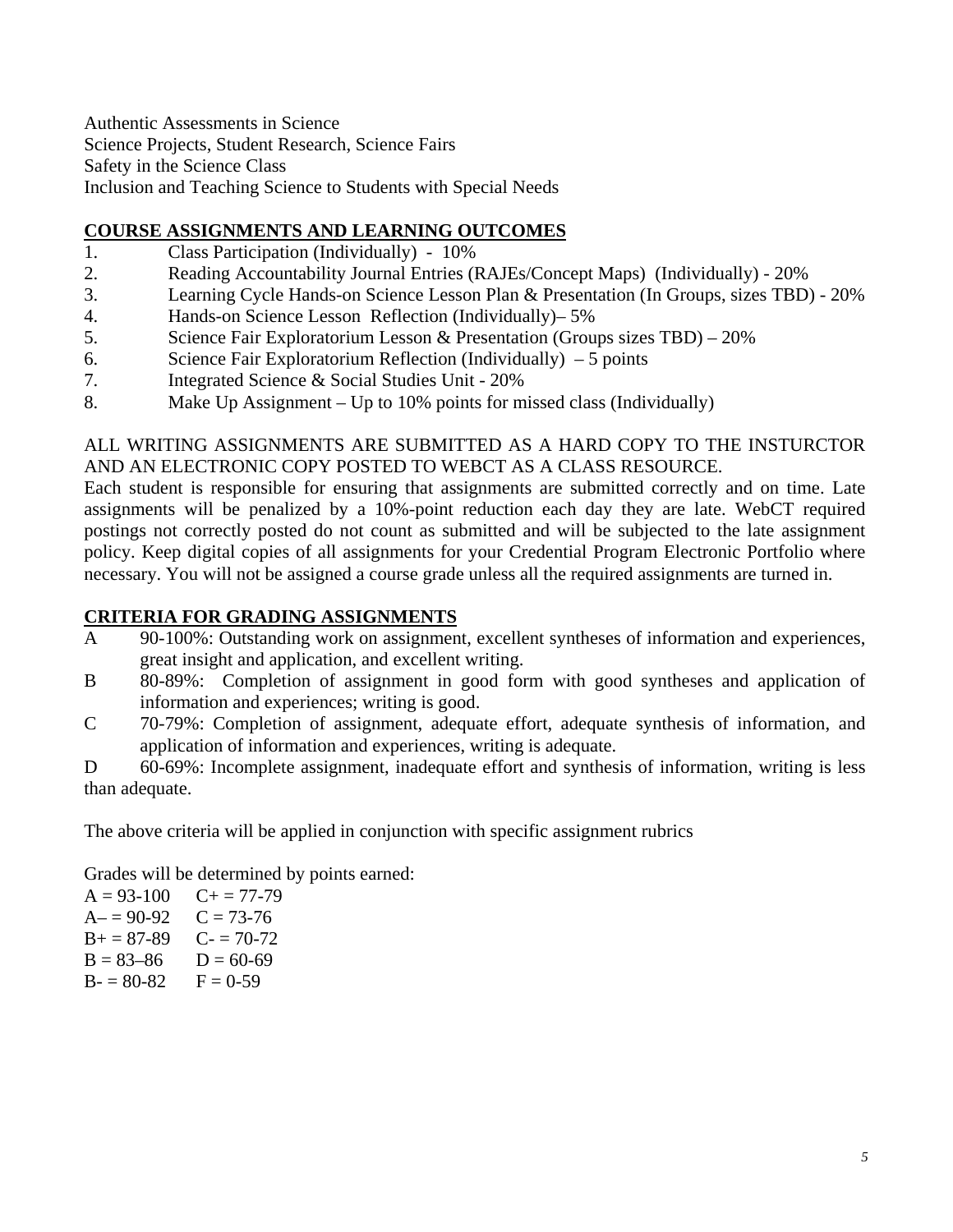# **ASSIGNMENT DESCRIPTIONS**

### **1. Active Participation and Collaboration - 10%**

Teacher education is a professional preparation program and students will be expected to adhere to standards of dependability, professionalism, and academic honesty.

Grading will include a component of "professional demeanor." Students will conduct themselves in ways that are generally expected of those who are entering the education profession, including the following:

- On-time arrival to all class sessions and attendance for the entire class period
- Advance preparation of readings and timely submission of assignments
- A positive attitude at all times
- Active participation in all class discussions and activities
- Respectful interactions with the instructor and other students in all settings
- Carefully considered, culturally aware approaches to solution-finding

**Class Discussions and Participation:** Students will engage in active learning each class session, and will be expected to actively participate. You may loose points for lack of participation based on the following criteria:

- Do you participate in class discussions productively, sharing your knowledge and understandings?
- Do you interact productively with your peers, taking on a variety of roles (leader, follower, etc.)?
- Do you contribute appropriately to group work—do you "do your share"?
- Are you able to accept others' opinions?
- Are you supportive of others' ideas?
- Do you support your peers during their presentations?
- Can you monitor and adjust your participation to allow for others' ideas as well as your own to be heard?

## **2. Reading Accountability Journal Entries (RAJEs)/Concept Maps – 20% points See class schedule for due dates**

The assigned readings provide an important foundation for your increasing understanding of science content and how to effectively teach science. To aid you in remembering the readings, and assist you with meaningful class participation, you are asked to respond to the reading assignment by coming to class with a concept map entry in your Reading Accountability Journal. Reading accountability journals will be due at the beginning of class time on the assigned dates. You will only receive credit points if journal entries are completed by the start of class on date indicated in the schedule.

Chapters from the course text *Teaching Children Science: A Discovery Approach*, will be designated for specific class meetings (see class schedule for chapter assignment). You will read the chapter to develop an in-depth understanding of its contents. For the chosen chapter you will prepare a concept map (15-25 concepts with linking words), using correct **concept mapping procedures**. The concept maps should be generated using a concept mapping software of your choice. Some recommended software include; Cmap Tools (free download available at

http://cmap.ihmc.us/download/dlp\_CmapTools.php?myPlat=Win) or inspiration (free trial download available at www.inspiration.com. You must print and bring a copy of your concept map to class. We will share the concept maps with peers in at the beginning of each class session. Put your name,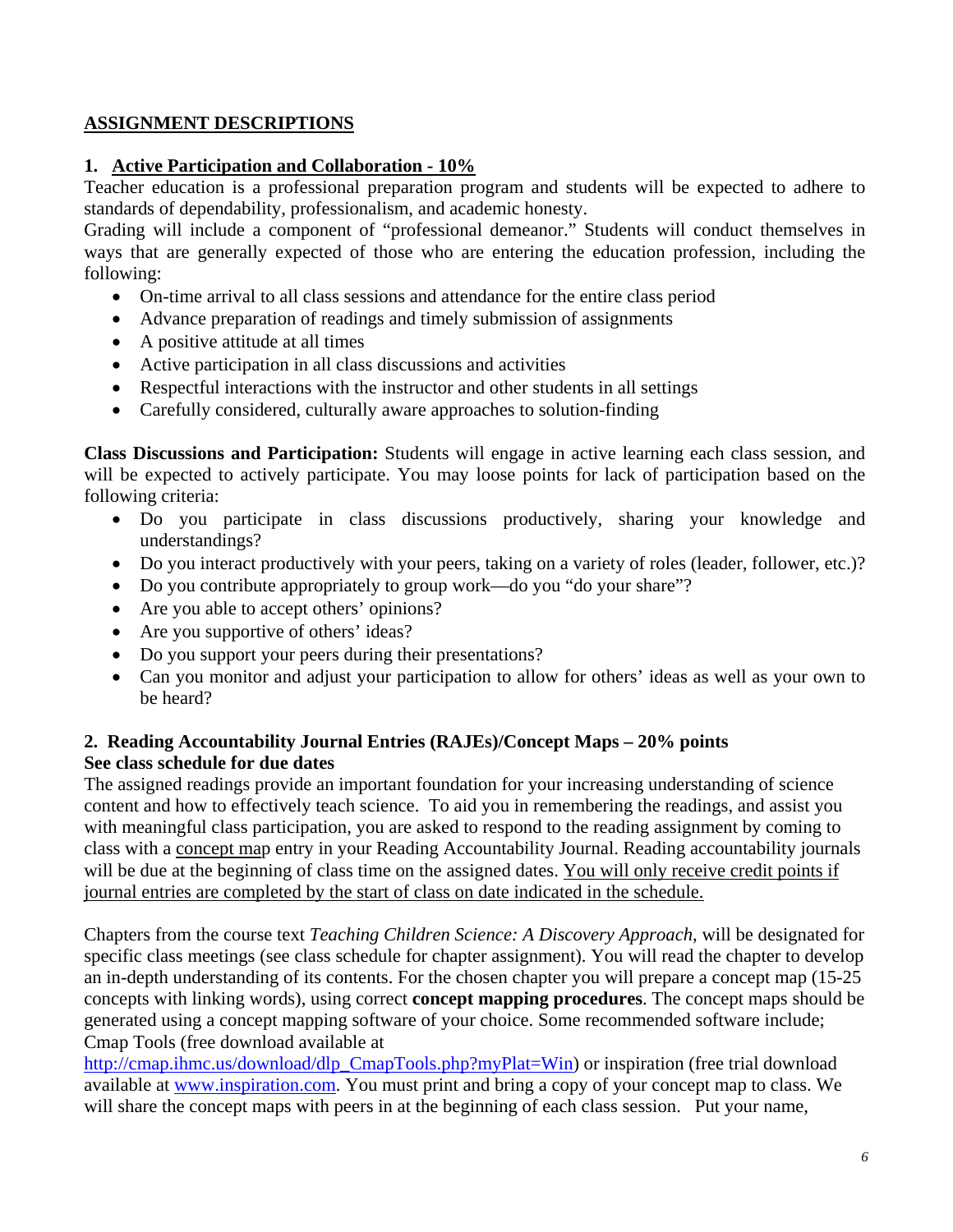chapter and date when the reading was assigned at the top of each page. You should be prepared to share in depth the breadth of your concepts presented in the chapter you read. Individuals will be called on randomly to share their concept maps in class. You will automatically loose half the points on the days RAJE if you are unable to share the concepts with the class.

Each concept map has a possible total of 4 points.

- a. Most general, inclusive Concept at top/center………………..worth 1 point
- b. 15-25 concepts included showing clear hierarchy or relationships …..worth 1 point
- c. 1-2 words (nouns) for Concepts……………………………......worth 1 point
- d. Verbs or prepositions for Linking Words between Concept…worth 1 point

#### **3. Hands-On Science Lesson Plan & Presentation** –*20 Points - Due on assigned day for the lesson*

Spirit of the Assignment: to develop and teach a particular kind of a science inquiry lesson that teaches both science thought processes and science content.

You will work in groups of two or three (Group sizes TBD based on class size) to lead a science lesson based on the Learning Cycle Model of Instruction. You will prepare and teach this lesson to your classmates. Each team will be allocated a maximum of 30 minutes of class time to teach their lesson. Use activities from the textbook, Internet sites or other science resources. The team should teach the lesson as you would to elementary and middle school students. However do not ask your colleagues to act as elementary and middle school kids.

Each group will be assigned a specific grade level for which you will plan and teach the lesson. This will determine the grade level and California Science Standards your lessons will cover. The group will work together reviewing each other's lesson ideas, sharing resources, and making sure each member presents a different part of the lesson. Collaboration between group members is essential to divide up the work, and support each other.

The lessons should follow the Learning Cycle Instructional Model, must include hands-on activities, and should emphasize specific science concepts. The Exploration and Application phases of the Learning Cycle must require different hands-on science activities using manipulatives. **Begin Exploration with students making predictions/answering questions or accomplishing challenges**. Hands-on activities are NOT reading or completing worksheets (though they may require students to read something or complete lab observation sheets). You should take the activities "off of paper" and require students to use the science process skills with science manipulatives. **You need to know and demonstrate the stages of the Learning Cycle, or you will not be given credit for your lesson.** 

Be sure you understand the concepts you are emphasizing, and that you can explain them. The lessons should be developmentally appropriate for K-8 grade students, and should follow the NSTA Safety Guidelines.

Your lesson plan should also identify and explain Strategies for English language learners and adaptations for students with special needs and adaptations for GATE students.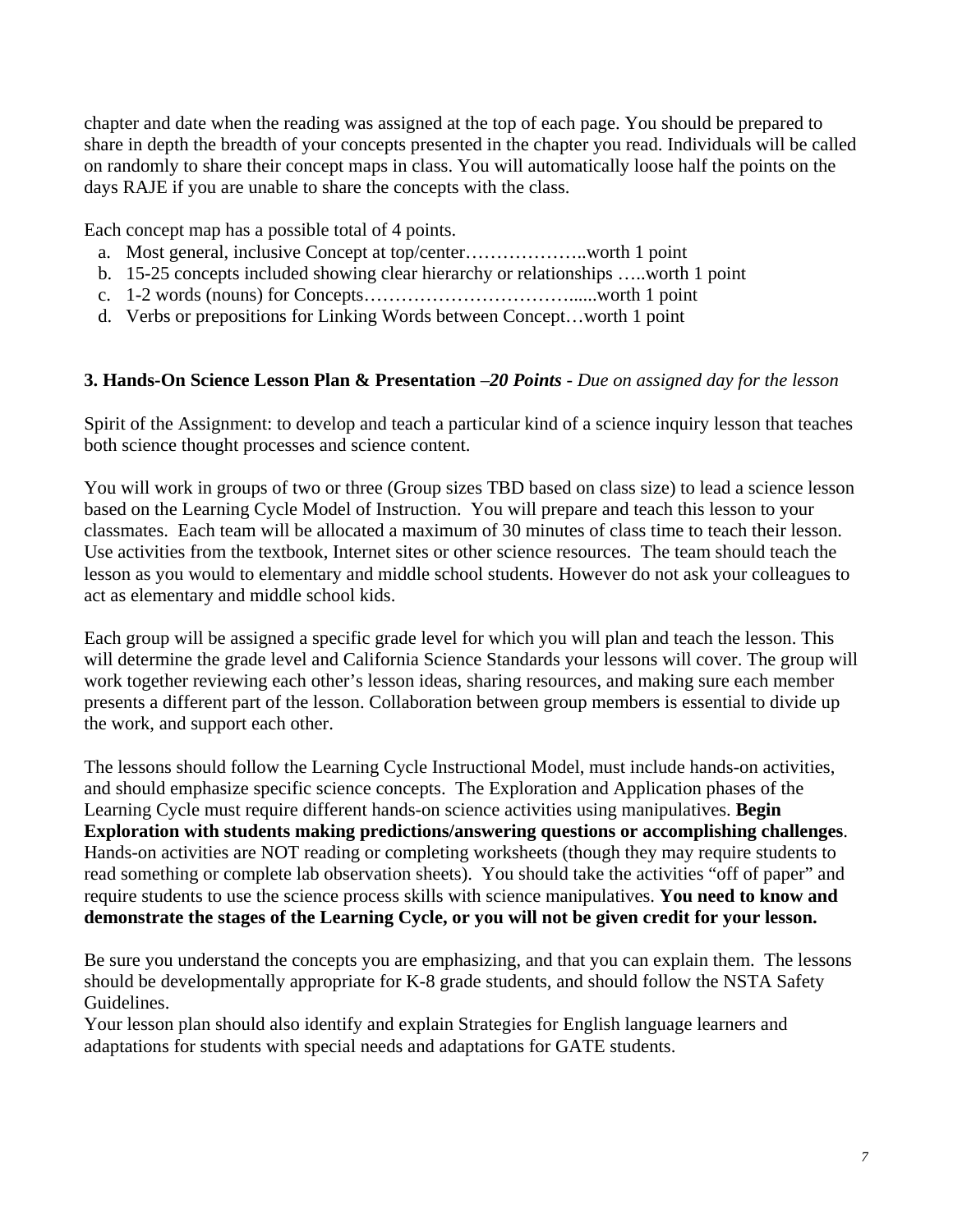Prepare a PowerPoint Presentation to use in your lesson. The presentation should include a Summarized explanation of the science content, as well as a list and definitions of science concepts important to the lesson. Include a list of web sites (with short descriptions) that address the science topic and concepts through simulations, graphics and movies. You should have links to these web sites and show examples during the lesson.

### **Science Lesson Handout**

- Prepare a handout which includes the information under Lesson Plan Format, making sure you include:
	- o team members' names at the top
	- o References at the bottom.

classmates and bring one copy to class for the Instructor on the day of your presentation. IMPORTANT NOTE: You should post a copy of the lesson plan on WebCT for access by your

After your presentation (by the next class), turn in your **Reflection as described in assignment #4.** 

### **Lesson Plan Format – The required lesson plan format will be presented in class**

### **4. Hands-on Learning Cycle Lesson Reflection – 5% points**

After teaching the lesson in class, you should each complete a lesson reflection. The reflection should include strengths, weaknesses, and recommendations for improvement addressing the following questions:

- • *Why were the instructional strategies and student activities appropriate for this class based on content and student development?*
- • *How did they address the development need of these students?*
- • *How did the instructional strategies and student activities help the students make progress toward achieving the state adopted academic content standards for student in this content area?*
- • *Explain the strengths and weaknesses of your assessment in relationship to the learning goals/objectives. Describe your alternative assessment based on the potential gaps in the students learning.*

### **5. Science Fair Exploratorium Lesson & Presentation: 20 Points**

Develop an inquiry activity that uses a discrepant event appropriate for elementary and middle school students. You will work in groups as assigned in class.

You will prepare a hands-on science lesson and poster about a discrepant event that leads to a science concept. You will present the lesson at an Elementary or middle School Science Fair Exploratorium. The audience will be 6th grade students at an elementary or middle school to be identified later in the semester. Be sure you understand the concept(s) you are emphasizing, and that you can explain it. The activity should be developmentally appropriate, and should follow the NSTA Safety Guidelines. Prior to teaching the lesson, turn it in to your instructor for review. After teaching the lesson, turn in a copy of your Reflection. The activity should include hands-on tasks and should emphasize particular science concepts. The activity should allow students to explore and then you will explain the concept behind the activity.

On the day of the fair, you will do the activity repeatedly (about 10 times) to teams of about 7 students.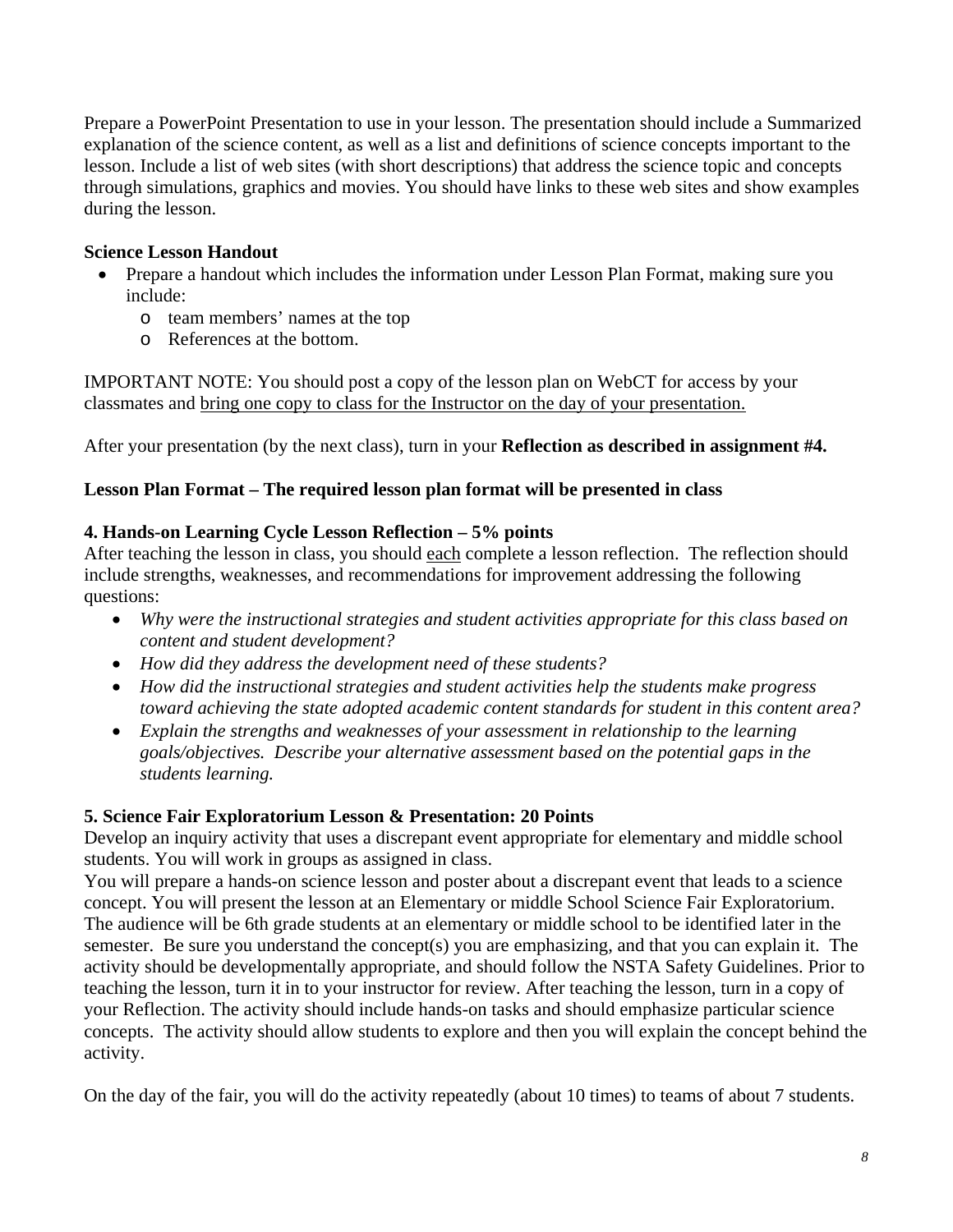Turn in your typed Lesson Plan with your names at the top and REFERENCES at the bottom.

- 1. Science Concept (and definition) you are teaching. Write it out in a complete sentence. Do not say "The students will \_\_\_\_." (That is an objective, not a science concept.)
- 2. Essential Questions
- 3. 1-3 Behavioral Objectives
- 4. California Science Content Standards addressed
- 5. Exploration Activity
- 6. Concept Invention
- 7. Concept Application Activity

### **6. Science Fair Exploratorium Reflection (answer the following): 5% points**

- a. How did the children respond? (What did they say and do?)
- a. What and how do the children's actions and responses demonstrate about their level of understanding?
- b. How did you (or can you) improve upon your lesson to facilitate understanding?

## **7. Science Teaching Unit and Presentation**–*20 Points*

 instruction for a heterogeneous elementary classroom. Details of this assignment will be shared in class. The goal of this assignment is for the student to develop long term planning for instruction as well as developing skill for integrated teaching in middle school grades. For this assignment, you will plan a unit of instruction for an appropriate grade for an interdisciplinary team that includes science and other subject areas as desired. This unit will be appropriate for approximately two – three weeks of Pay attention to the description when completing this assignment.

### **8 . Make-Up Assignment – 10% points make up for missed class or late arrivals/early departures:**

By completing this assignment you have the opportunity to offset penalty points for missing up to two classes or a combination of up to three late arrivals and/or early departures. Attend a science related informal science site or formal event or presentation equivalent in time and effort to one class session (3 hrs). This could be a field trip, museum, lecture or some other equivalent experience that will assist you either directly or indirectly in becoming a science teacher. To complete this requirement: 1) complete a one-page summary of the science you learned from the site and applications to teaching; 2) send by email to all of us; 3) do a 5 minute PowerPoint presentation to the class during class one of the classes. Your presentation should be such that we see a snapshot of how you spent a minimum of three hours and the corresponding learning during this visit. Discuss with the instructor about the class time in which you may do the presentation. The report and oral presentation should include a summary of what you learned and implications for your own teaching.

### **RESOURCES**

### **JOURNALS**

| Science                                  | Science Scope                             |
|------------------------------------------|-------------------------------------------|
| Science and Children The Science Teacher |                                           |
|                                          | Science Education School Science and Math |
| Education                                |                                           |
| <b>Science News</b>                      | <b>American Biology Teacher</b>           |
|                                          |                                           |

Physics Teacher Journal of Chemical Education Innovations in Science & Technology

Journal of Research in Science Teaching